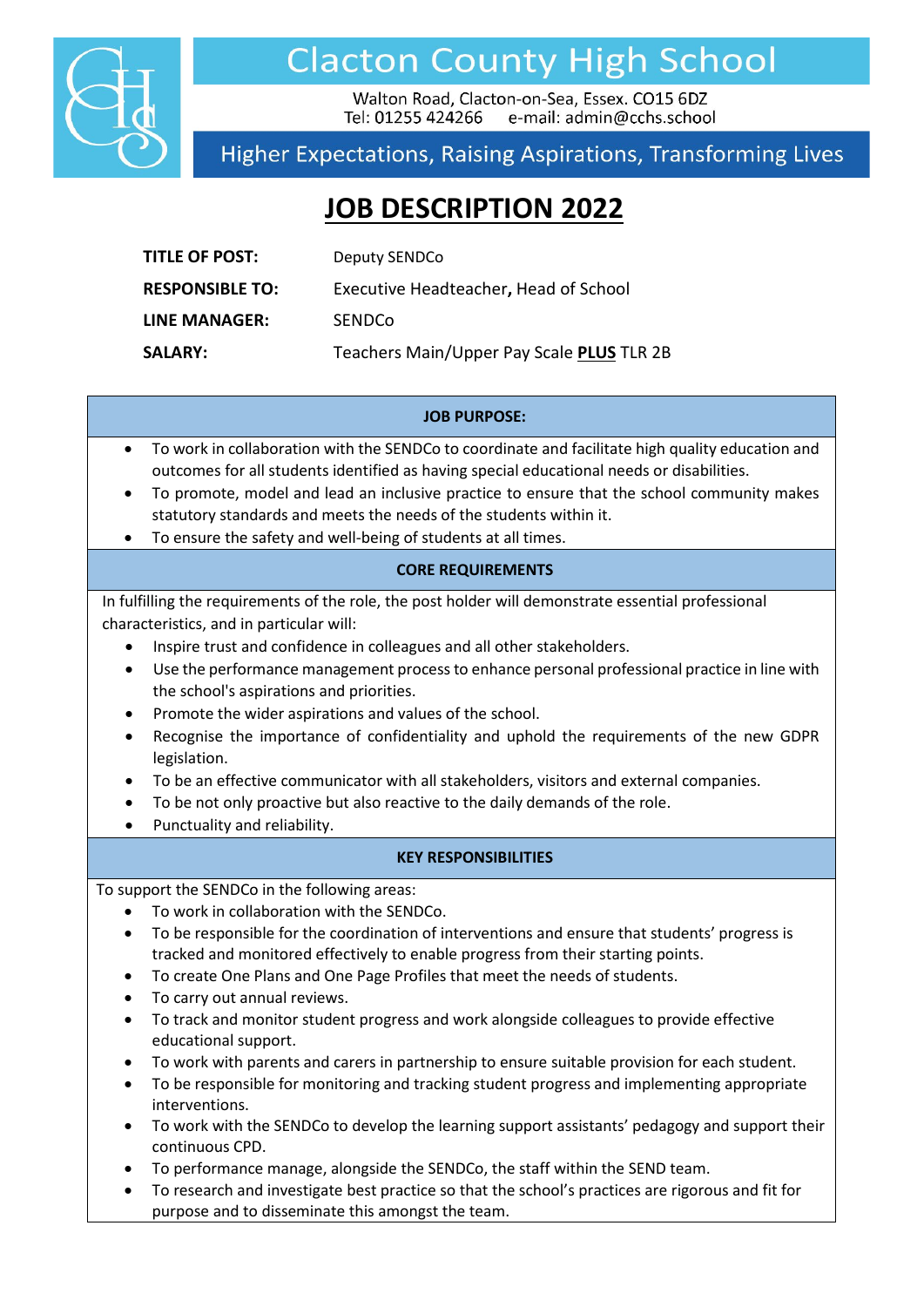- To observe students' working abilities and work with the inclusion co-ordinators to assess their needs in terms of intervention and coordinate with external agencies where necessary
- To work with the SENDCo to build an inclusive culture and work with colleagues to use best practice in their teaching.
- To work closely with the pastoral team to ensure that pastoral and SEND provision is rigorous and complementary. To ensure there are no gaps in provision.
- To model inclusive practices and meeting student needs in their own teaching practice.

• Teaching requirements will depend on the skills and experience of the successful candidate.

#### Leadership

- Encourage all members of staff to recognise and fulfil their statutory responsibilities to pupils with SEND.
- Work with Directors of Learning to further develop the foundation learning programmes.
- Provide training opportunities for inclusion support workers and teaching staff to further develop knowledge about SEND and the four categories of need.
- Disseminate good practice in SEND across the school.
- Lead on annual reviews and one plans as required.
- Identify resources needed to meet the needs of pupils with SEN.
- To deputise for the SENDCo as needed.

#### **GENERAL RESPONSIBILITIES**

- To understand and apply school policies in relation to health, safety and welfare.
- Attend relevant training and take responsibility for own personal development.
- Attend relevant school meetings as required.
- To respect confidentiality at all times.
- To participate in the performance and development review process, taking personal responsibility for identification of learning, development and training opportunities in discussion with line manager.
- To comply with individual responsibilities, in accordance with the role, for health & safety in the workplace.
- Ensure that all duties and services provided are in accordance with the Sigma Trust's Equal Opportunities Policy.

The Local Governance Committee is committed to safeguarding and promoting the welfare of children and young people and expects all staff and volunteers to share in this commitment.

All employees are expected to be courteous to colleagues and provide a welcoming environment to visitors and telephone callers and comply with expectations as defined within the school's Code of Conduct and Leave of Absence policies.

The duties above are neither exclusive nor exhaustive and the post holder may be required by the Executive Headteacher/Head of School, Sigma Trust committee or the local governance committee to carry out appropriate duties within the context of the job, skills and grade.

This job description is current at the date shown but, in consultation with you, may be changed by the Executive Headteacher/Head of School to reflect or anticipate changes in the job commensurate with the grade and job title.

| Signed: | Post holder                          | Date: |
|---------|--------------------------------------|-------|
| Signed: | Line manager                         | Date: |
| Signed: | Executive Headteacher/Head of School | Date: |